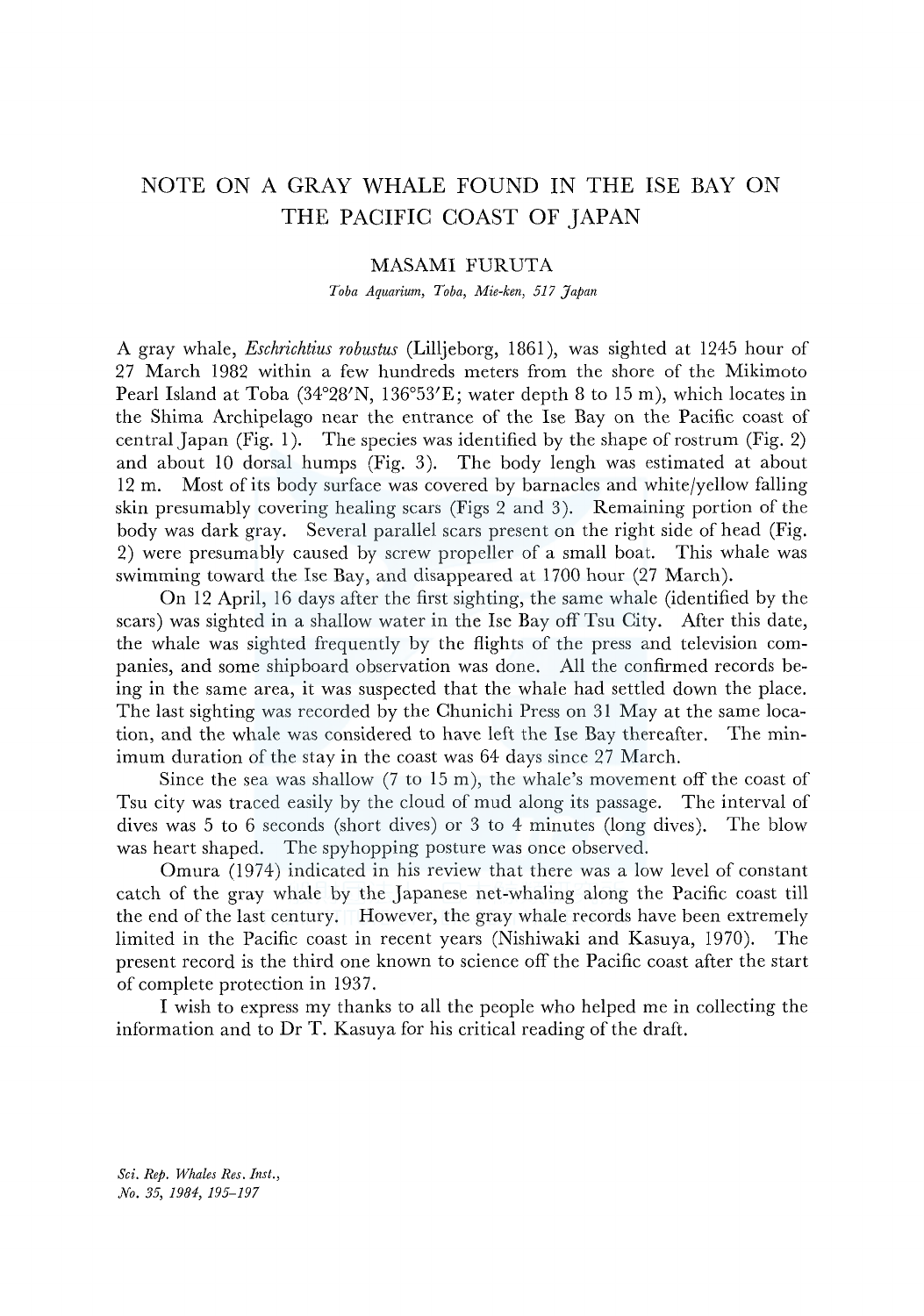## 196 FURUTA

## **REFERENCES**

NrsHIWAKI, M. and T. KAsuvA, 1970. Recent record of gray whale in the adjacent waters of Japan and a consideration on its migration. *Sci. Rep. Whales Res. Inst.,* 22: 29-37.

OMURA, H., 1974. Possible migration route of the gray whale on the coast of Japan. *Sci. Rep. Whales Res. Inst.,* 26: 1-14.



Fig. I. Map of Toba and the Ise Bay region. I: Mikimoto Pearl Island where the whale was first sighted; 2: off Tsu city where the whale stayed for minimum of 45 days.

*Sci. Rep. Whales Res. Inst., No. 35, 1984*